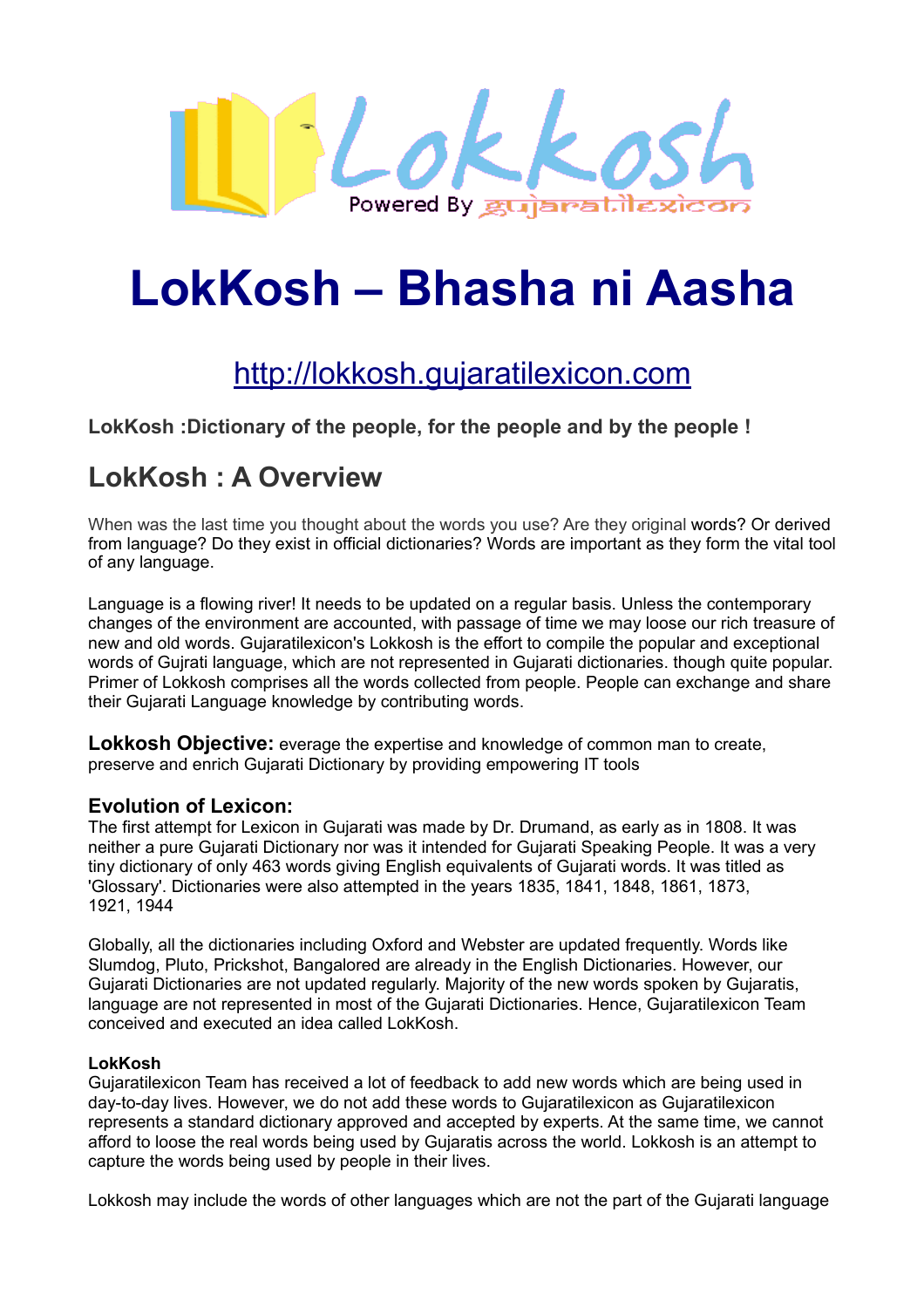but widely used by them and have become the part of their routine communication.

#### **LokKosh Features:**

- ✴ People-Driven Project
- ✴ Recognition of Contributor
- ✴ Words: Recently Added, Popular, Expert Choice
- ✴ Word of the Month, Word of the Year
- ✴ Opening Balance: 51 Words
- ✴ Attractive & Friendly User Interface
- ✴ Fully Unicode
- ✴ Sharing Email, Print, Social Networking
- ✴ Keyboard Support, Search, Linkages with GL
- ✴ Free & Prizes !
- ✴ Completed In Record Time

#### **LokKosh Words:**

LokKosh will include words from people. These words may different influences as under:

**Influence of Time : Contemporary Words** - Mediamaari **Ephemeral Words** - Y2K, Sub-Prime, Ground Zero **Classical Words** - Kantevaado

**Influence of Geography: Kenya** - Sufariya, Bwana, Fagiyo

**Influence of Languages:**  Tension, Ghazal, Ada, Pastry, Bonus, Project

#### **Influence of Media:**

Movies - Circuit, Jhappi, Bimba Radio - RJ

**Influence of Global Language:** T20, Tsunami, Swine Flu, Credit Card, Inflation

#### **Influence of Technology:**

Tweet, Facebook, Scrap, Laptop, Mobile, SMS

#### **LokKosh includes new Gujarati words such as:**

Agracharan, Shrikaar, Naabaad, Mediamaari, Lotpot

#### **Criteria for Word Addition:**

To sustain the richness of Lokkosh, team has strictly followed below mentioned criteria and also request people to follow the same criteria while contributing words to the Lokkosh

- •Word Should Have A Clear Meaning
- Word Should Be A Unique Word
- Word Should Not Present in Existing Dictionaries
- Word Should Not Vulgar & Abusive
- Word Could Be Explained With A Example Usage of Word

Adding word in Lokkosh is now easy and simple. We request you to follow below steps to add word in LokKosh :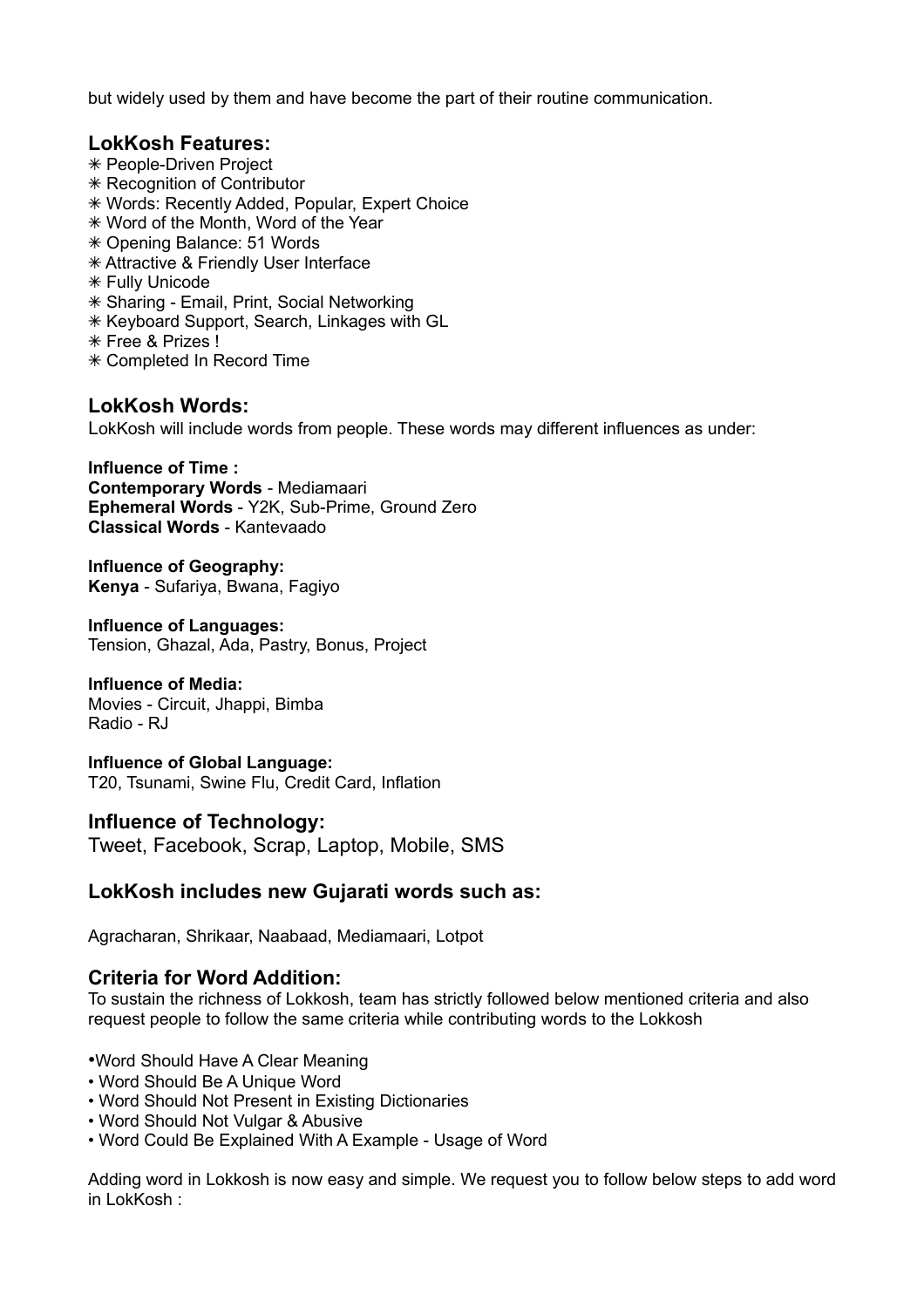- Visti <http://lokkosh.gujaratilexicon.com/>
- Register your self
- Suggest your word with meaning
- Wait for committee approval
- After modearation you will get mail for approval or disapproval of your word
- If committee approves your word your word with your name published on lokkosh site

You can also see the demo of Lokkosh and how to add word from below given link: <http://lokkosh.gujaratilexicon.com/index.php?action=faq>

Participate in Lokkosh contest and win Exciting Prizes. Last date for submission is "30th November 2009".

Prize Details :

- First Prize is of Rs. 2,500
- Second Prize is of Rs. 1,500
- Third Prize is of Rs. 1,000
- 10 Consolation Prize of each Rs. 250

Contest Criteria :

- Eligible for prize after 11 unique words suggestion No limit for maximum numbers.
- Words should contain appropriate meanings.
- Words should not be abusive and vulgar.

Let us come together and experience the journey of Lokkosh!



# લાકકાશ – ભાષાના આશા

http:// lokkosh.gujaratilexicon.com

## લાકકાશ :

ગુજરાતાલાક્સંકાનના આ 'લાકકાશ', લાકાના, લાકા માટ અને લાકા વડ બનાવાઈ રહ્લા ગુજરાતા ભાષાના નવીનતમ શબ્દ–ભંડાર છે.

ભાષા વિકાસશાલ અને પરિવતનશીલ છે. સમયે સમયે તેમાં નવા શબ્દી વપરાતા અને રૂઢ થતા રહ્ન છે.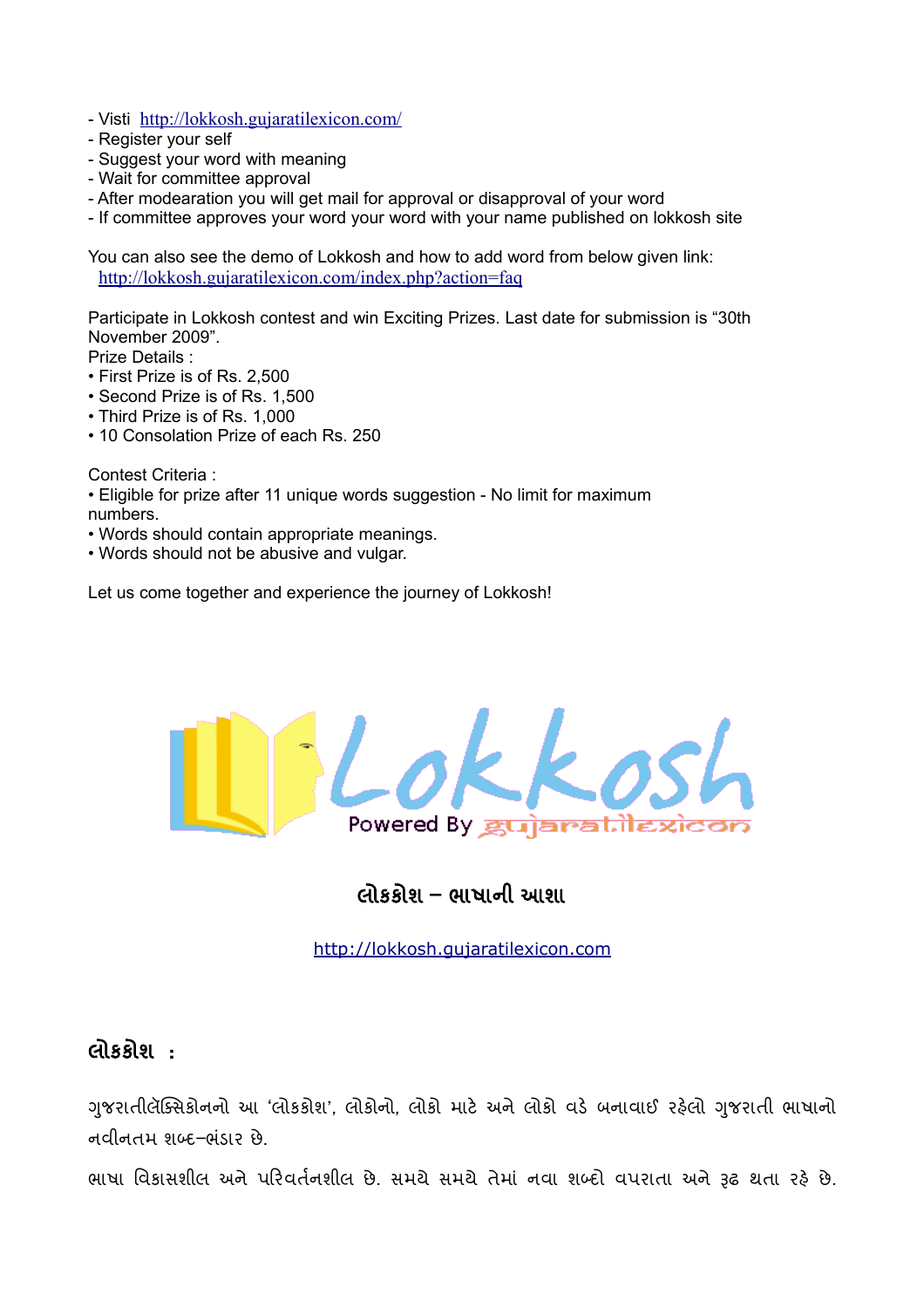શબ્દકાશામાં તે નવા રૂઢ થયલા શબ્દા પણ નાંધાતા રહ્વા જાઇએ. જા તેમ ન થાય તાં ભાષાના શબ્દભંડાર અવશ્ય સ્થાગત થઈ જાય અને તટલ અશે ભાષાના ાવકાસ પણ રૂધાય. વળા નવા શબ્દા સમય ગાળ ાવસરાઈ જવાની શક્યતા પણ ખરી.

ગુજરાતીલાક્સંકાન હ્રાથ ધરલ 'લાકકાશ'નું ધ્યેય ગુજરાતી ભાષાના માન્ય શબ્દકાશ જવાક સાથ, બૃહ્દ ક ભગવદ્ગામડલમાં ન નાધાયા હ્રાય, પરતું લાકાના લખાણ-બાલાશમાં સારા અવા પ્રમાણમાં વપરાતા અને આમ રૂઢ થઇ ગયા હ્રાય તેવા શબ્દાન લાકસહ્કારથા અકાત્રતે કરા તેમને 'લાકકાશ' દ્વારા લાકાને ઉપલબ્ધ કરાવવાનું છે. આમ, લોકો પોતાના ભાષાસજ્જતા વધારા ગુજરાતા ભાષાને સમૃદ્ધ કરા શકશે. ગુજરાતા ભાષા બોલતા-લખતા લોકો પાસેથી તેવા શબ્દો એકઠા કરીને 'લોકકોશ' તેચાર કરવામાં આવશે. લોકો દ્રારા આ લાકકાશ સમૃદ્ધ બનતાં જશ અવી અમન સપૂર્ણ શ્રદ્ધા છે.

'લાકકાશ'માં નાચ મુજબના ાવાવેધ શબ્દા અકત્ર કરવાના પ્રચાસ કરાશુ :

૧. સમય પરિવતનથી પ્રભાવિત અને રૂઢ થયેલા શબ્દી :



નવા / સમકાલીન શબ્દો : આર્ટ ઑફ લિવિંગ, ઇકો-ફ્રેન્ડલી



 $\blacklozenge$  જૂના સાહિત્યના શબ્દો : સ્વરફંગોળ

૨. સ્થળ પરિવતનથી પ્રભાવિત થયલા શબ્દી : સ્વાહિલી શબ્દી જવાક કિસુ(છરી, ચાકુ), બ્વાના(શ્રીમાન), મદાક (નાળિયેર પાણી)

3. વાશ્વક ભાષાથા પ્રભાવત થયલા શબ્દા :

અંગ્રેજી ભાષાના વપરાશમાં આવેલા શબ્દો જેવા કે: ઓ.કે.



 $\blacklozenge$  રાજકીય પ્રવાહની અસરથી વપરાશમાં આવેલા શબ્દો જેવા કે: ગુટનિરપેક્ષ

ગુજરાતા ભાષામાં શબ્દકાશના શ્રાગણશે મડાંચા અંક ખ્રસ્તા પાદરા ડા. ડ્રુમેન્ડના ફસ્ત, ઇ.સ. ૧૮૦૮માં, આજથી બેસી વર્ષ પહેલા. ડ્રુમેન્ડની તી ટેચૂકડી કોશ હતી, જેમાં તેણે ૪૬૩ અગ્રેજી શબ્દીના અથ કે સમજ આપા હતા. તે ગુજરાતા ભાષકા કે ગુજરાતા ભાષા માટે પણ ને હતા. ભારતમાં વપાર અંથે આવેલા અગ્રેજાને ' ગુજરાતમાં વ્યાપારા પ્રવૃાત્ત કરવામાં સફાય થાય ત ફતુથા આ કાશ રચાયલા અને મુખ્યત્વે ગુજરાતાઆના વપારના રાતરસમ, તેના વપારઉદ્યાગ અને અગત્યના વપારા મથકાન ખ્યાલમાં રાખા તે બનાવવામાં આવ્યા હતા. ખાસ નાંધપાત્ર હકાંકત આ કાશ અંગ અ છે કે તમાં ગુજરાતા, અંગ્રેજી અને મરાઠા ભાષાનું વ્યાકરણ પણ આપવામાં આવ્યું છે. તેને "ગ્લોસરી" એવું યથાથે નામ પણ આપવામાં આવ્યું ફેતું.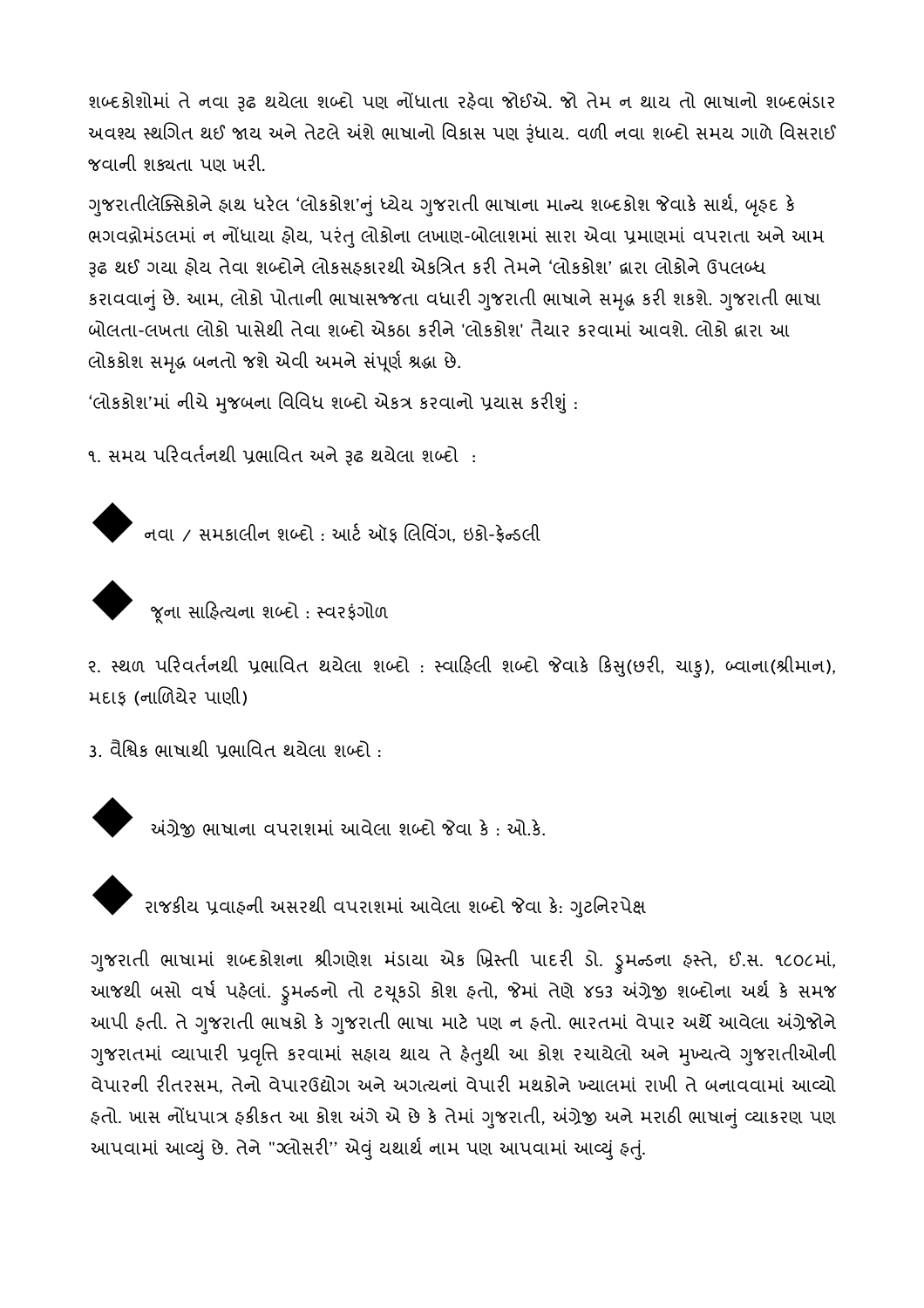ત્યારબાદ ૧૮૩૫, ૧૮૪૧, ૧૮૪૮, ૧૮૬૧, ૧૮૭૩, ૧૯૨૯, ૧૯૪૪માં પણ શબ્દકાશ બનાવવાના પ્રયત્ના થયા છે. સંદુ પ્રથમ ભાષાના કીશ તરીકે શબ્દકીશ બનાવ્યી નમદે ઈ.સ. ૧૮૭૩માં. ત્યારબાદ ખાસ જોડણીને લક્ષમાં રાખાન જ કાશ બનાવવામાં આવ્યા ૧૯૨૯માં મહાત્માં ગાંધાજીના આદશથા અને તે સાચે જ જાડણાકાશ હતા, તેની પ્રથમ આવૃત્તિમાં શબ્દોના અથ આપવામાં આવ્યા ન હતા. જોક તેની બીજી આવૃત્તિથી અથ આપવામાં આવ્યા છે. આ શબ્દકાશન સરકાર તમ જ ગુજરાતા સાહિત્ય પારષદના માન્યતા મળા છે અને તથા ત માન્ચકાશ છે, અલંબત્ત જાડણા માટે.

ત્યારબાદ ગુજરાતી ભાષાને ૧૯૪૪માં માતબર શબ્દકોશ મળ્યો "ભગવન્નોમંડલ , જે ગોંડલના મહારાજા ભગવદાસેફ્જીની પદર-વીસ વર્ષની મહાઉપાસનાનું ફળ છે. આ શબ્દકાશ સાચે જ ગજાવર છે. તેની પ્રથમ ભાગ પ્રાસંદ્ધ થયા ૧૯૪૪માં અને નવમાં ભાગ પ્રાસંદ્ધ થયા ૧૯૫૫માં.

આક્સફડના અગ્રેજી શબ્દકાશમાં સામાન્ચ રીતે જ કોઈ નવી શબ્દ અગ્રેજીમાં પ્રગટ થતા લખાણમાં પાંચ વાર વપરાંચી હ્રીય તેને અક્સિફંડ ડિક્શનરીમાં ઉમેરવામાં આવે છે. આવું જ કંઈક ગુજરાતી ભાષા માટે થાય તેમ દરેક ગુજરાતી ઇચ્છે છે. જેમ કે ઑક્સફર્ડ ડિક્શનરીમાં **Pupillometer, Pluto, Prickshot** જેવા અદ્યતન શબ્દા સમાવા લવામાં આવલા છે.

જ્યાં સુધા આવા કોઈ વ્યવસ્થા ગુજરાતા ભાષા માટે ન થાય તમે જ જ્યાર પણ માન્ય ભાષાકાશના નવા આવૃત્તિ થાય ત્યાર નવા રૂઢ થયલા શબ્દા હ્રાથવગા હ્રાય ત માટ ાવચાર આવ્યા ક "લાકકાશ" ઉપક્રમ હ્રાથ ધરીએ અને ગુજરાતી ભાષાના બહાળા સમુદાય સમક્ષ રજૂ કરીએ. ગુજરાતી ભાષાના માન્ય શબ્દકાશ 'સાથ જાડણાકાશ', 'બૃરુદ ગુજરાતાકાશ' અને 'ભગવદ્ગામડલ'માં ન હ્રાય પણ ગુજરાતા ભાષા બાલવા લખવામાં વપરાતા ફાય તેવા શબ્દા માંકલવા લોકોને જ વિનેતા કરા મળવાએ અને તેના ચકાસણા કરા સાચે જ વપરાતા શબ્દાનાકાશ કમ્પ્યૂટર પર બનાવાઅ. આ શબ્દા લાકા પાસથા જ મળવાના છ અન નવા શબ્દાનાકાશ પણ લાંકા માટે જ બનાવવાના છે તથા તેનું નામાંભિધાને પણ લાકકાશ રાખવું હાચત રહ્ન તમ લાગ્યું.

ગુજરાતીલોક્સેંકોનને રજૂ કરવામાં શ્રી રોતલાલ ચદરચાને આશર ૨૦ વર્ષ કરતા વધુ સમય લાગ્યો હતો. લાક્સંકાનના આ સાઇટન વધુ સુસંજ્જ અને ઉપયોગા બનાવવામાં ગુજરાતા ભાષાના અસખ્ય ચારુકાના સરુકાર અને સેરુચાંગ સાંપડ્યા છે અને જનાથા પ્રરાઇન તમણ ભગવદ્ગામડલન ાડાજટલાઇઝ કરવાનું બાડું પણ ઝડપ્યું. આ માટે તેમણે તકાનકા વિશેષજ્ઞા, અદ્યતન સાંધના અને યુનિકાંડ ફ્રાન્ટના સફાયતા લોધા. આ પ્રચાસ પાછળના તમના અક માત્ર ફતું દુખિયાના કોઇપણ ખૂણ વસલા ગુજરાતા ભાષાના ચાફક સુધા ભાષાના આવા અમૂલ્ય ખજાનાના લાભ પહાચ, તેના મહત્તા સમજ અને તમના રાાજદા જીવનમાં આ શબ્દાના સરળતાથા સમજપૂવકની તેઓ વપરાશ કર તે જોવાની છે.

ગુજરાતાલાક્સંકાન ટામન તના શબ્દ–ચારુકા તરફથા નવા નવા શબ્દાન સમાવવા માટના રાજ રાજ અસખ્ય પાતભાવા અને સૂચના મળે છે. આ સૂચના અને પાતભાવાથા પણ અમને લાકકાશ બનાવવાના વિચાર આવ્યા અને પ્રેરણા મેળા. વેળા લોકોના આ ઉપક્રમને ઉત્સાહ્મચા સાથે મળશે તેવા શ્રદ્ધા પણ જન્મા અટલ 'ગુજરાતીલીક્સેકોન' ટીમે 'લોકકોશ'ના શ્રી ગણેશ કર્યા. ગુજરાતીલીક્સેકોન સાઇટ તો માન્ય શબ્દકોશીમા સમાવાયલા શબ્દાના જ સમાવશ કરતા હ્રાવાથા, આ સાઇટ ઉપર આ નવા શબ્દાન સમાવા શકાય તમ નથા.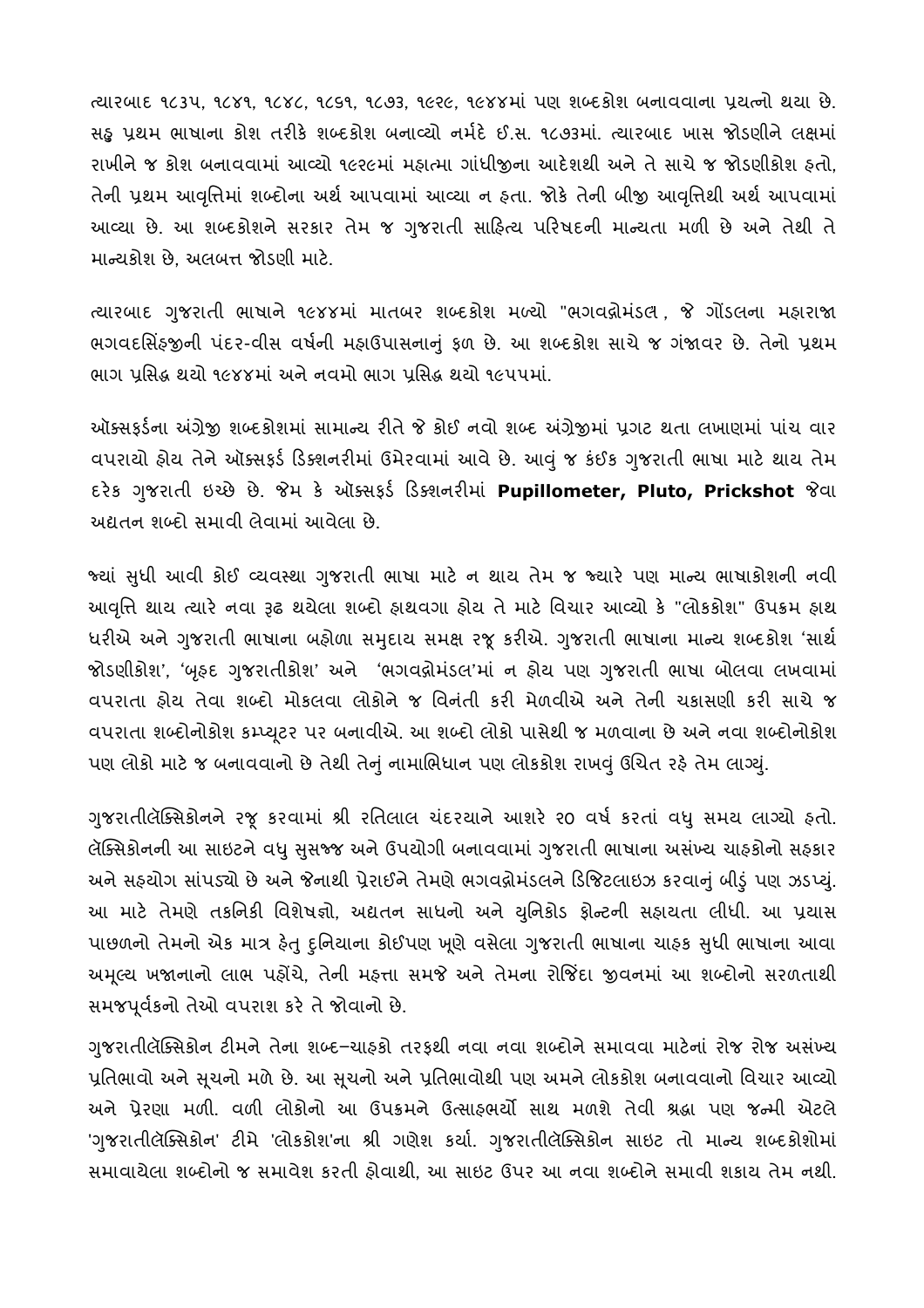છતા ગુજરાતામાં રાજરાજ વપરાતા આવા શબ્દા વણનાધાયલા ન રહ્ય જાય તે માટે, આ શબ્દાન અકાત્રત કરા, તેના ચકાસણા કરા લાંકો સમક્ષ 'લાકકાશ' દ્વારા રજૂ કરવાના આ અંક નમ્ર પણ મહત્ત્વાકાક્ષા પ્રચાસ છે. અમન શ્રદ્ધા છે લાકસફકાર તન સફળ બનાવશ.

ગુજરાતાઓ દ્વારા વિશાળ પ્રમાણમાં વેપરાતા બાજી ભાષાના શબ્દા, જ આપણા રાજબરાજના વાતચાતના અક ારુસ્સા બના ગયા છ તન પણ લાકકાશ આવકાર છ.

#### લાકકાશમાં શબ્દા સૂચવવા માટના માપદડ

લોકકર્શિની ગુણવત્તા જાળવવા માટે લોકકોશ ટીમ, નવા શબ્દી ઉમરવા માટે ચુસ્તતાપૂવક નાચે દશાવેલા માપદંડન અનુસરવાના આગ્રેફ રાખ છે અને સાનંં ત માપદંડ અનુસરવાના વિનેતા કર છે. આ માપદંડ ાવશ કોઈ સૂચન હ્રીય તેમાં સુધારા વધારા કરવા જવું કંઈ લાગે તો તે અવશ્ય આવકાય છે. તેના પર પૂરતી વિચારણા કરી તે અંગે અવશ્ય ઘટતું કરવામાં આવશે.

 $\blacktriangledown$  સાર્થ, બૃહદ અને ભગવદ્ગોમંડલ એ ત્રણ શબ્દકોશમાં ન હોય તેવાં, છતાં ગુજરાતી ભાષામાં લખાતા કે બાલાતા હ્રાય તવા શબ્દા આવકાય છ

 $\checkmark$  – શબ્દ સૂચવનારે ફકત શબ્દો જ નહિ પણ તેના અર્થે પણ જણાવવા અને શક્ય બને તો એ શબ્દો ક્યાં વાંચવામાં કે સાંભળવામાં આવે છે તેય જણાવવું

 $\checkmark$  નવો સૂચવેલ શબ્દ અન્ય ભાષામાંથી આવ્યો હોય અને તે ભાષા કઈ છે તેની જાણ હોય તો તે માહિતી પણ આપવ

 $\checkmark$  ક્રદેવાની જરૂર નથી છતાં સ્પષ્ટતા કરવાની કે તે શબ્દો અસંસ્કૃત, અપમાનજનક, જાહેરમાં ના બોલાય અને માત્ર ખાનગીમાં જ બોલાય તેવા ગંદા–શિષ્ટભાષામાં અમાન્ય **(Slang)** શબ્દો ન હોવા જોઈએ

#### લાકકાશ સાઇટના મુખ્ય લાક્ષાણકતાઆ :

- $\checkmark$  તેના મુખ પૃષ્ઠ (હોમ પેજ) ઉપરથી તમે 'લોકકોશ ડેટાબેઝ'ના લોકપ્રિય અને હ્રાલમાં ઉમેરાયેલા શબ્દાના ચાદા–માહિતા મળવા શકશા
- $\checkmark$  શબ્દદાતાઓની યાદી અને શબ્દદાતાઓએ અત્યાર સુધીમાં સૂચવેલા શબ્દોની સૂચિ અને સંખ્યા પણ ત્યા જાઇ શકાશ
- $\checkmark$  શબ્દદાતાએ સૂચવેલા શબ્દની સ્વીકૃતિ અંગેનો ઇ-મેલ શબ્દદાતાને પાઠવવામાં આવશે
- $\checkmark$  સાઇટ ઉપર સમાવવામાં આવેલ દરેક શબ્દને કોશ વાપરનારાઓએ કેટલી વખત જાયા છે તેના ગણતરી પણ દેશાવવામાં આવે છે
	- $\times$  RSS કીડ